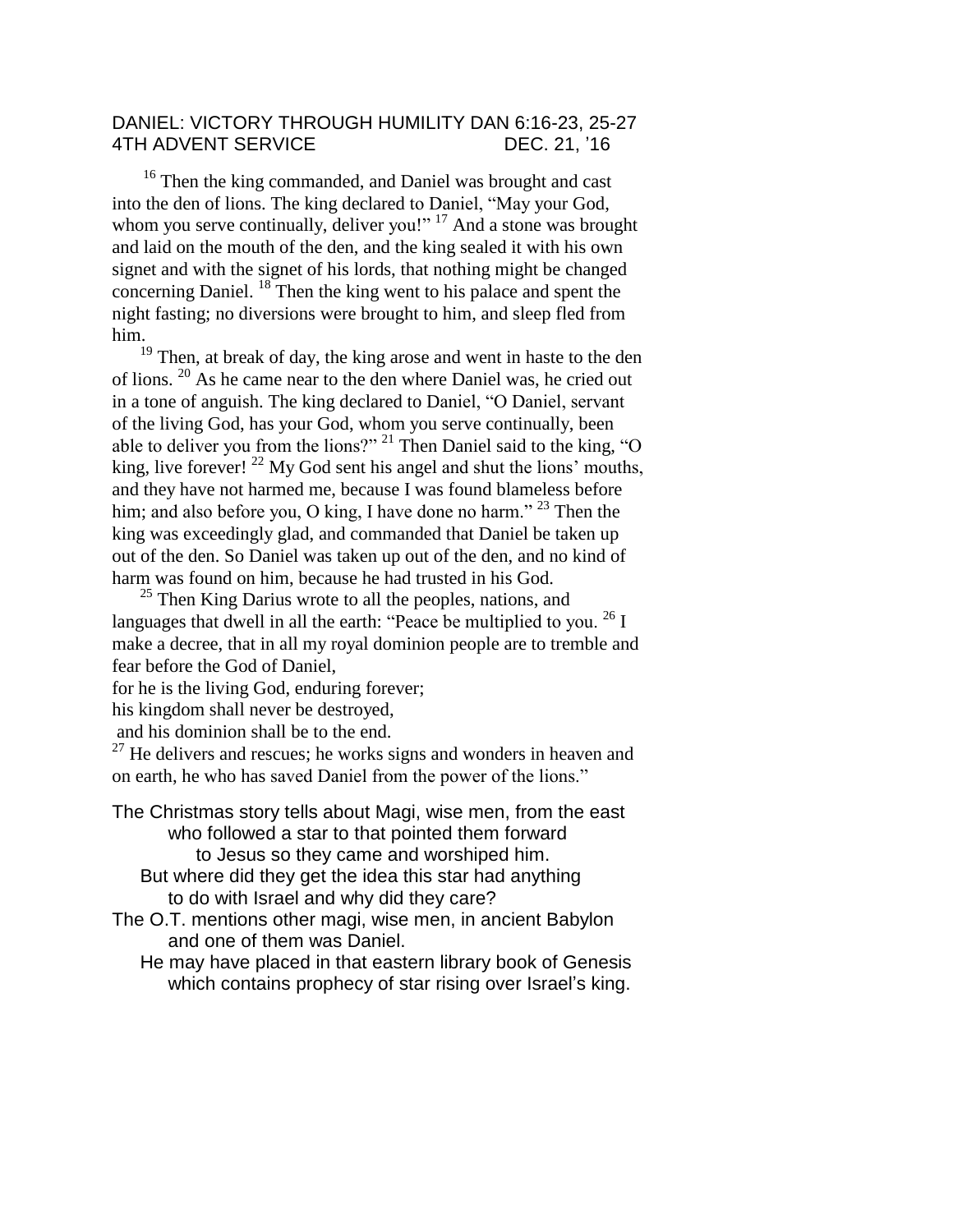Daniel himself was like a picture, forshadowing these Magi because he also looked forward to worshiping Jesus And he also forshadowed the star by pointing to Jesus, and forshadowed Jesus himself by his work as prophet and what he said being proved true by his humble submitting to death but coming back again to live and reign. It was Daniel who prophesied that those who lead many to righteousness will shine like the stars. This was true of Daniel himself, it is true of Jesus and it can be true of us as well, because…

BOLD WORDS SHARE THE LIGHT OF GOD'S WORD HUMBLE LIVES ARE LIGHTS IN THE DARKNESS GOD SHOWS HOW HE CAN SAVE

BOLD WORDS SHARE THE LIGHT OF GOD'S WORD Phil.  $2:^{14}$  Do all things without grumbling or questioning,  $^{15}$  that you may be blameless and innocent, children of God without blemish in the midst of a crooked and twisted generation, among whom you shine as lights in the world,  $^{16}$  holding fast to the word of life,

In midweek Advent services, we have been considering people from the shadows of O.T. who forshadowed Jesus' role as our savior, priest and king.

Tonight we consider one who is like Jesus as a prophet. We usually think of prophets as those who predict the future, speaking before things happen, which Daniel & Jesus did but other role of prophets is simply speaking before people proclaiming the words of God, which Daniel & Jesus did and which we also are called to do.

Jesus is the light of the world. He reveals and makes us able to see the glory, truth, and love of God the Father.

Like the prophet John the Baptist, we are not the light but we are to bear witness, to point to that light.

We do this when we not only hold fast to God's word of life for ourselves but hold it out by speaking it boldly. Jesus said no one lights a lamp to put it under a basket.

Daniel was one who held on to God's word,

despite living in a culture that pressured him to give it up. In text king repeatedly refers to Daniel serving God.

How did he know this? Daniel made no attempt to hide it. even when he was faced with threats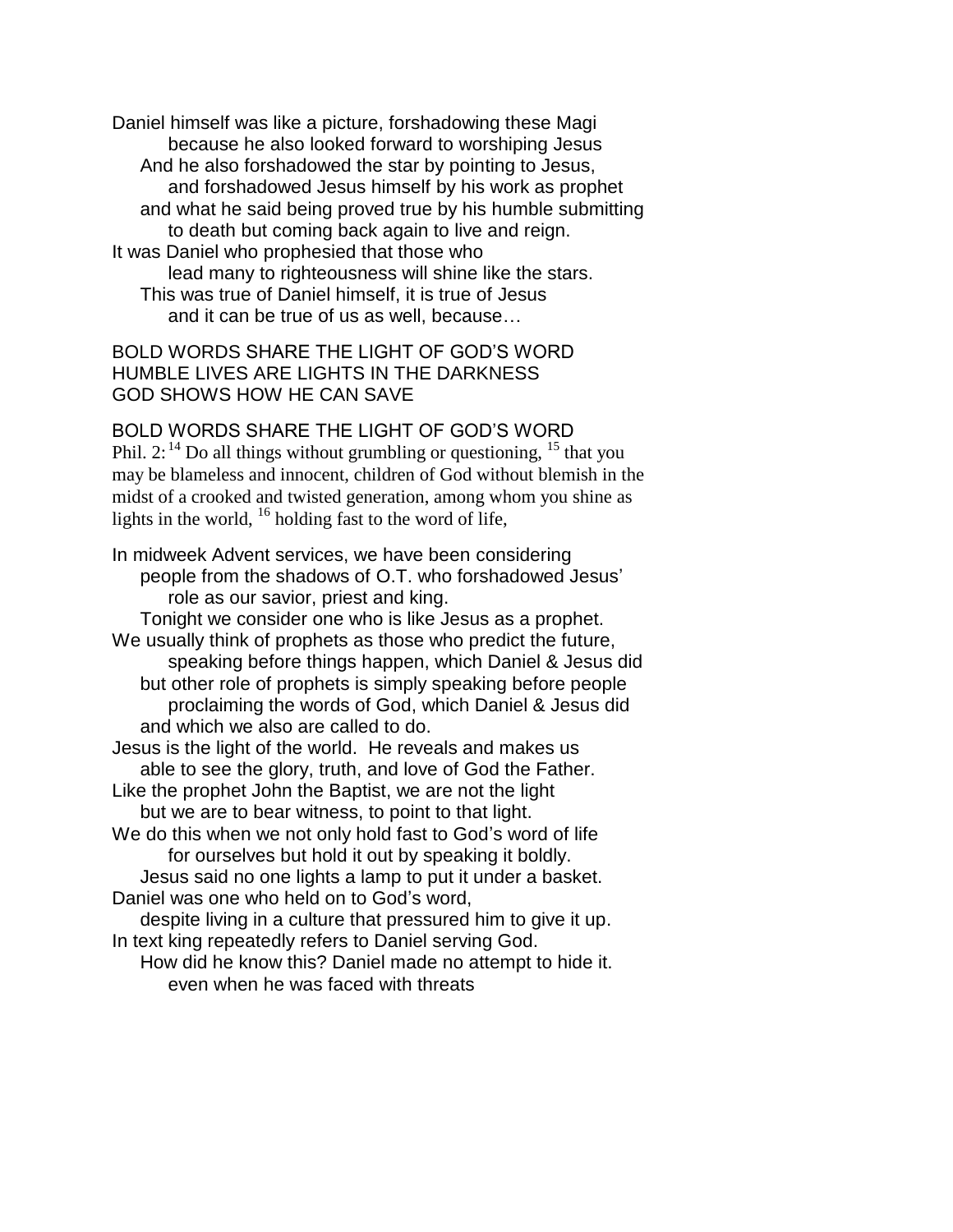He also spoke God's word boldly and fearlessly telling both King Nebuchadnezzar and his son that they needed to humbly repent & turn to God. This is one way Daniel pictured and pointed to Jesus who also spoke plainly even when his own did not receive him. Bold words were not always received well. This is when,

## HUMBLE LIVES ARE LIGHTS IN THE DARKNESS

The king declared to Daniel, "O Daniel, servant of the living God, has your God, whom you serve continually, been able to deliver you from the lions?" <sup>21</sup> Then Daniel said to the king, "O king, live forever!  $^{22}$ My God sent his angel and shut the lions' mouths, and they have not harmed me, because I was found blameless before him; and also before you, O king, I have done no harm."

The stars in the sky are always there, but we see them when their light is in contrast to darkness around them. Our light too may be seen most when we are in dark, dangerous or despairing situations. Jesus said, "Let your light shine before people, that they may see your good works and glorify God. Even those who don't want to listen may glorify God when they see how we act. One of the noteworthy things about Daniel is how he was always humbly respectful of authority, He was royalty who had been kidnapped and forced to serve an enemy power, but he served well. Even when he was called in to explain things to rulers who were confused and afraid, he never gloated. Notice how he even says to king who threw him to lions, "O king, live forever!" and could truthfully say, "I have done no harm." President Roosevelt was known for saying, "Speak softly but carry a big stick." God's prophets are to speak boldly but lay down the sticks. So both Daniel and his friends who were thrown into the fire said by their words or actions, I am going to obey God no matter what, but you can go ahead and do what you will do. They knew, as the Psalmist wrote:

The Lord is my light and my salvation, whom shall I fear. The Lord is the stronghold of my life.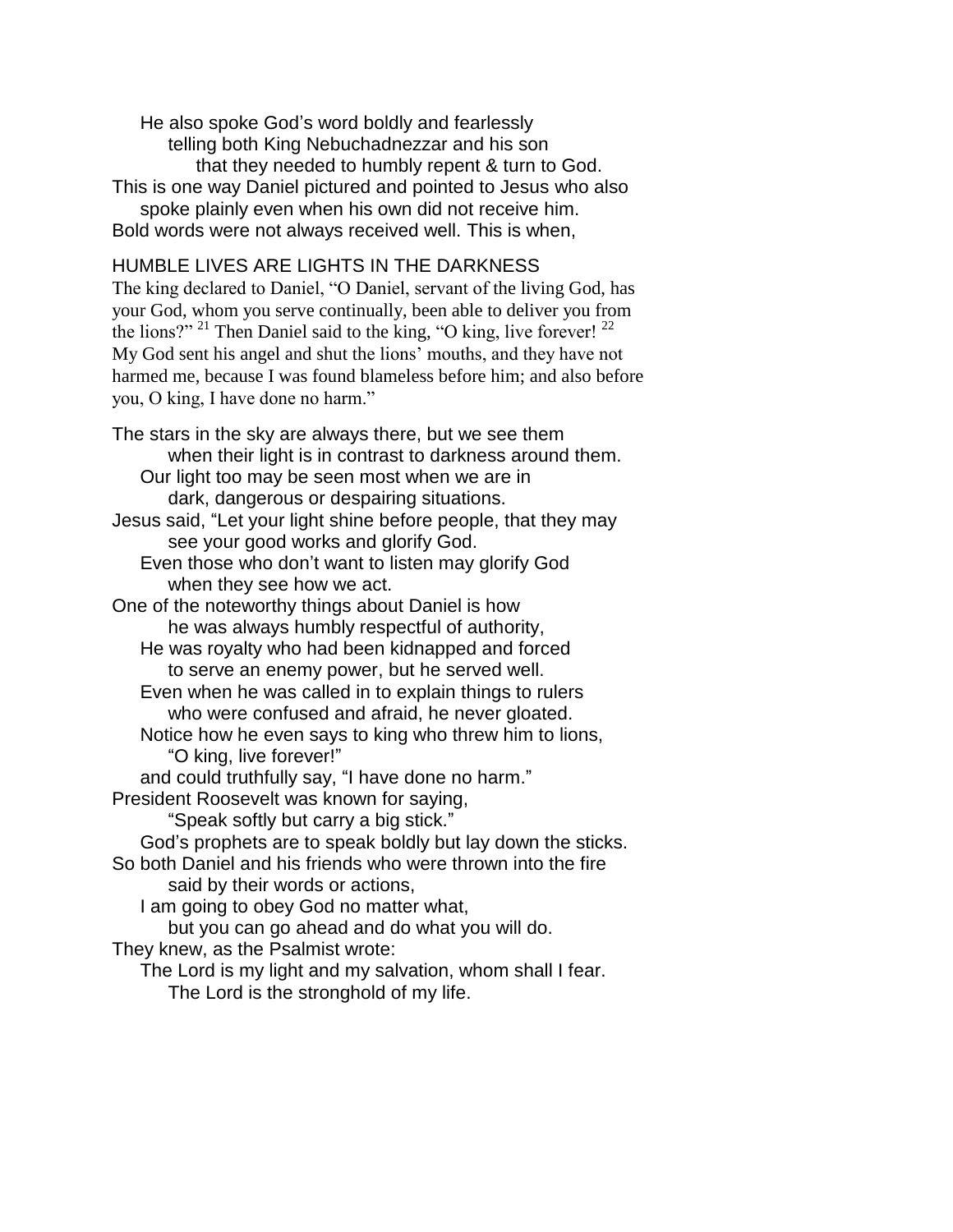God's prophets were uncompromising in what they said but humbly submissive in how they lived.

This is one way they pointed to Jesus who humbled himself

- as a lowly servant, from the time he was born as a helpless baby and laid in a manger
- to when he stood quietly as he was sentenced to death by the authorities of his day.

But the main way Daniel serves as a picture of Jesus is what happens after the death sentence is carried out because this is when

## GOD SHOWS HOW HE CAN SAVE

 $26$  I make a decree, that in all my royal dominion people are to tremble and fear before the God of Daniel, for he is the living God, enduring forever; his kingdom shall never be destroyed, and his dominion shall be to the end.  $27$  He delivers and rescues; he works signs and wonders in heaven and on earth, he who has saved Daniel from the power of the lions." There was another prophet who spoke God's law and gospel

not to Israel, but to their enemies, Jonah. But he also had to be humbled first by experience of being swallowed by a whale and pleading for mercy himself. When Jesus was pressed to prove what he was saying was true he said he would give no sign except the sign of Jonah, by which he meant his three days buried in the belly of the earth and coming out alive. Daniel's experience in the lion's pit is similar. What happened meant certain death but he came out alive. Now those who wanted to silence him had to admit that what he said about his God was obviously true. The king declares that his God is the eternal living God. After this Daniel is promoted to head administrator. Through humility he ended victorious over his opponents. and next the king sends Israelites back to their homeland to rebuild the temple and worship God. This is like what happens to Jesus. Precisely because he humbles himself to death on a cross

to take away the suffering we deserve for our sins, He is raised to life again in glory and highly exalted,

is victorious over death & the Devil & reigns over all.